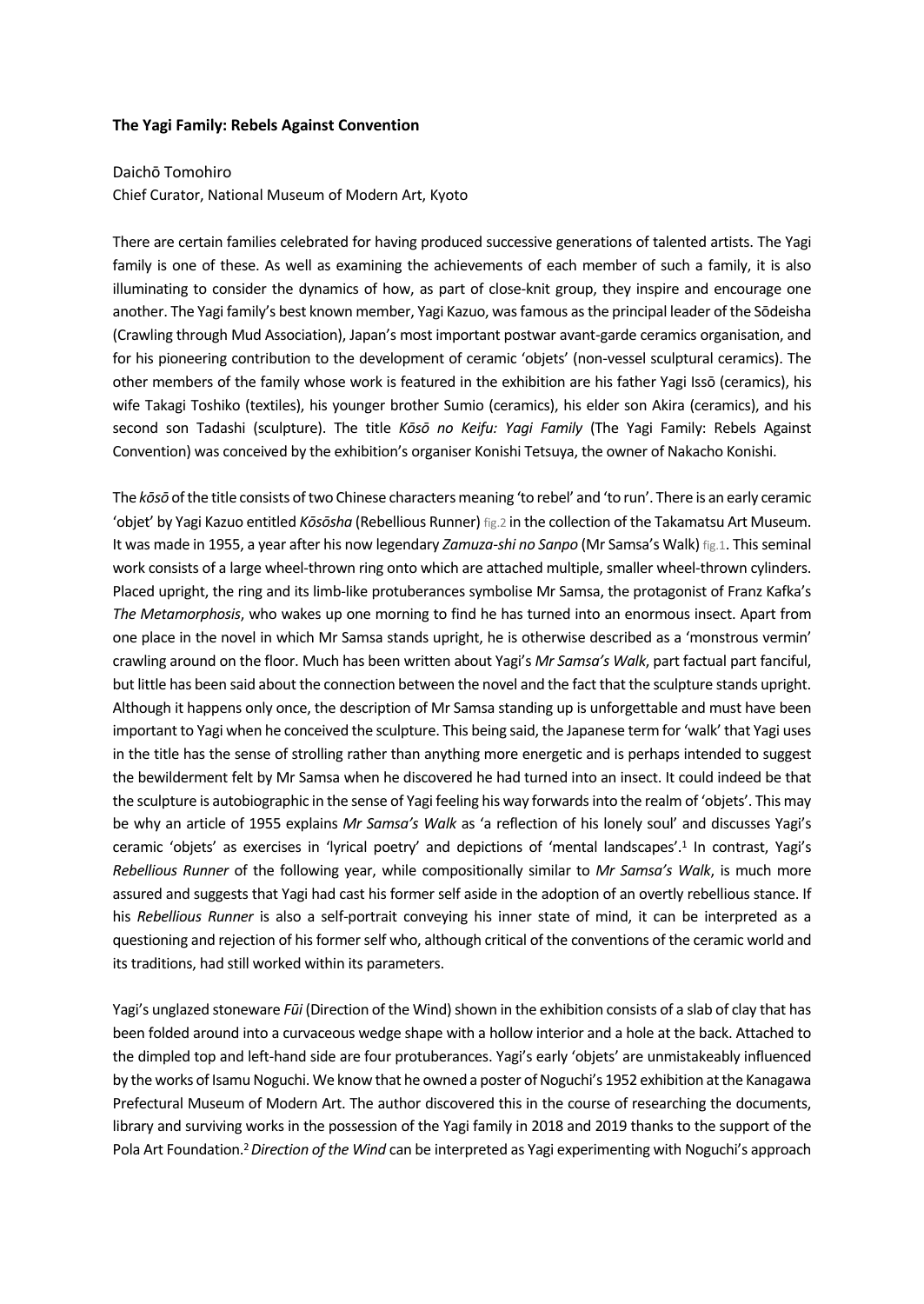to modelling and firing slabs and rods of clay, which struck him as brilliantly innovative, in the realisation of sculptural forms.<sup>3</sup> The hole at the back seems to question where the boundary lies between what constitutes a void as opposed to a vessel. Yagi wrote about Noguchi's terracotta sculptures in terms of their being close in characters to *haniwa* earthenware funerary figures.4 The way Yagi left the back of *Direction of the Wind* open can be thought of as a reference to how the eyes of *haniwa* figures are simple holes pierced through the clay. It is well known that among members of the Sōdeisha, one of the issues much discussed in moving towards the making of sculptural 'objets' was the radical step of closing the mouth of a wheel-thrown form and the associated fear of crossing this boundary.5 Another issue was that of 'mass' as created by enclosing space using slabs of clay. The hole at the back of Yagi's *Direction of the Wind* and its relationship to the cut-out eyes of *haniwa* figures needs to be understood in terms of the discussions that took place about 'mass' created using ceramic materials and forming methods. In contrast to *Direction of the Wind*, *Gentleman* is a work made using the *kokutō* (Black Fire) technique. It is in the form of a silk hat sliced vertically in half. The space where the head would normally go is sealed off, and lower down there is an open slash suggestive of a chattering mouth. This kind of wit was typical of Yagi. The exhibition also includes a *kokutō* version of *Mr Samsa's Walk* from 1978*.* I have already discussed Yagi's work with this title made in 1954. In his later years Yagi often revisited earlier ideas using the same titles as before. This clearly shows how he never rested on his laurels and constantly rebelled against his past work. If his earlier version of *Mr Samsa's Walk* consisted of an upright ring, this later work, with its organic semi-circular form over the top of which is attached a long thin rod suggestive of an insect's antennae, is less easy to read. The sheen of its burnished black surface adds to the sense of strangeness.

Black earthenware, whose roots lie in Chinese prehistory, staged a comeback in the postwar period when makers developed an interest in the materiality of clay. If one looks at the progression of Yagi's work, his early 'objets' were made from unglazed stoneware intentionally expressive of the texture of clay. These were followed by his *shiwayose-de* (gathered wrinkle type) works, which he made by wrinkling thin sheets of clay by pinching along their surfaces. They were exercises in exploring the mechanical properties of damp clay. His *kokutō* works, on the other hand, were in complete contrast to either of the former in the sense that Yagi sought to erase all traces of materiality in order to give uncompromised expression to his formal sculptural intentions. The difference of approach is clearly apparent if one compares his unglazed and glazed stoneware *shiwayose-de* works with their *kokutō* equivalents. Having said this, *kokutō* has its own kind of tactility that Yagi actively explored right at the end of his life in a series of works onto whose surfaces he applied sheets of lead. Yagi's output was so rich and varied that it is impossible to do justice here to the full spectrum of his achievements. One can, however, describe Yagi as a maker who used humour, wit, and irony as a way to contextualise 'tradition' – meaning the works, knowledge and sensibilities of his predecessors – in relation to the time and society in which he lived.

To properly understand Yagi Kazuo, one needs to look at the work of Yagi Sumio, his younger brother by five years. According to the family register of deaths, Sumio died in military service on 30 August 1944 at the age of 23. Their father Yagi Issō later taunted Kazuo with the words, 'Had Sumio lived, you would surely have turned out badly.<sup>'6</sup> Although he bristled at this comment, Kazuo later reminisced that it was undeniable that his brother's early death, the disruption of the war, and the chaos of the postwar years were all important factors in determining the direction his life was to take.7 Kazuo also heard the rumour that a friend of his father had said something about his elder son not being up to much, but his younger son being relatively able. This was another contributor to the inferiority complex Kazuo suffered from.8 Sumio's talent was recognised in 1943 when his submission of a jar decorated with a wave pattern was accepted for the Nitten exhibition (at that time called the Shin Bunten), whereas Kazuo failed to succeed in this until 1946, after the end of the war.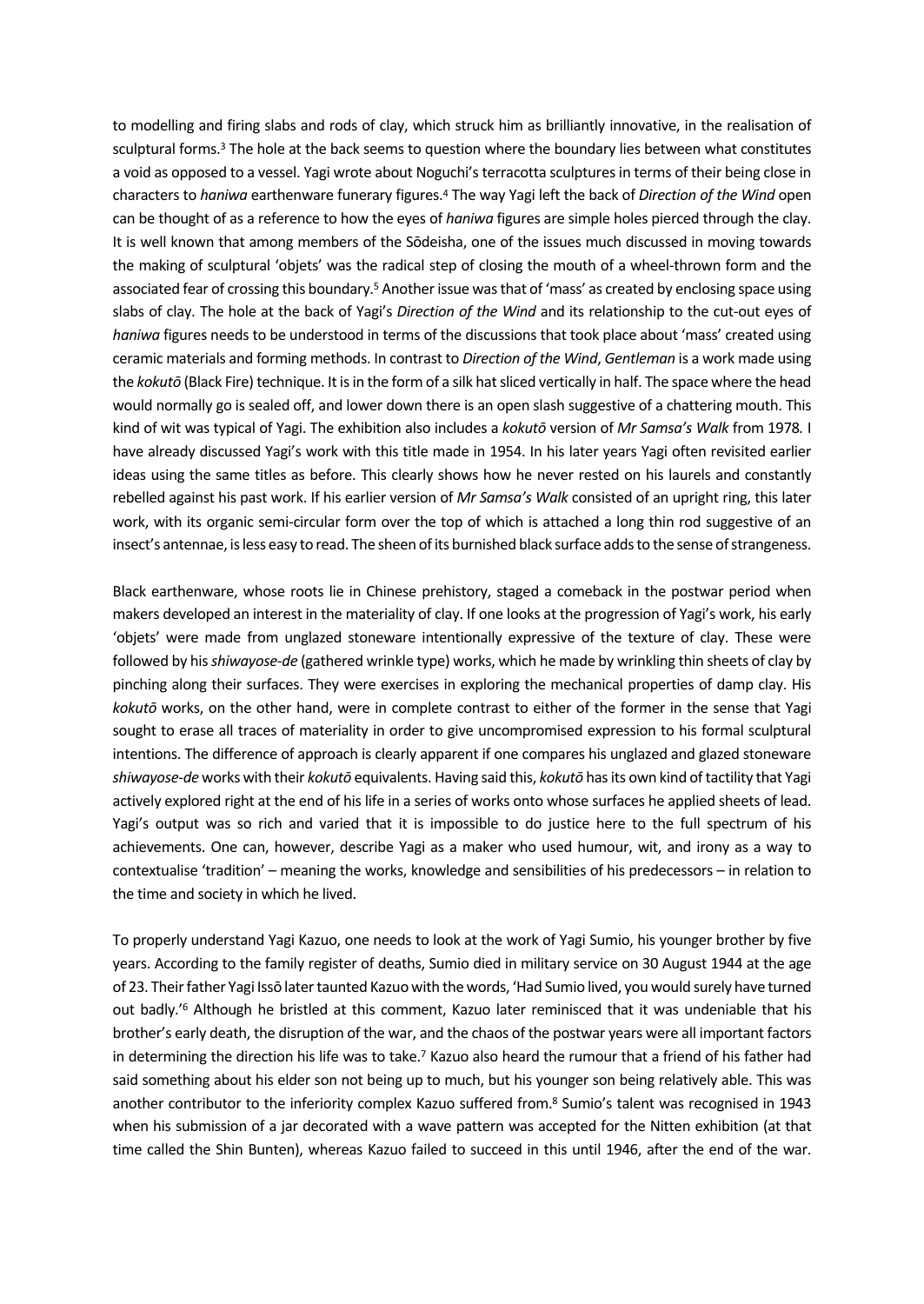Although the details are unclear, according to Kazuo, Sumio had no problem in getting his work awarded prizes in other exhibitions.9

As regards Sumio's submissions to the Shin Bunten exhibition, the only record that survives is a black-and-white photograph published in the *Nitten-shi* (History of the Nitten exhibition) *vol. 15* (1942-44) of a white-glazed neckless and footless spherical jar decorated with a wave pattern. In terms of shape and design it is not dissimilar to the three works by Sumio included in the current exhibition, namely a Jun ware jar with high relief carved decoration of peaches and two jars with floral motifs executed in underglaze blue and brown. The latter two jars, which are wheel-thrown with generously swelling bodies and without necks or footrings, are similar to the work in the 1943 Shin Bunten exhibition. The former jar resembles the work of his father in terms of the sophistication of its glaze, Issō having been famous for his mastery of glaze technology. However, while his father's work tended to display a meticulousness of workmanship and tautness of form, Sumio's work is gentler and more relaxed. Because Sumio died at such a young age, one cannot say whether he would have adopted the rebelliousness seen among other members of the Yagi family. But what one can say with certainty is that Kazuo would not have been the celebrated artist he became had he not had a younger brother.

Yagi Issō, the father of Kazuo and Sumio, was an important figure who cannot be omitted from the discussion of the development of modern ceramics in Kyoto. He was born in Osaka in 1894 and in 1909, at the age of 15, became an apprentice at the Kikkō Shōgetsu kiln. In 1912 he entered the training programme run by the Kyoto Municipal Ceramics Research Institute. In 1919 he and five fellow students – Kusube Yaichi, Kawai Einosuke, Kawamura Kitarō, Aratani Yoshikage, and Michibayashi Toshimasa - formed the Sekido (Red Clay) Association with the aim of finding ways of exploring individualistic creativity through making ceramics. The association lasted for only three years, but it was historically important for how, rather than naming their works in the traditional manner of technique plus decoration plus shape, its members used titles that reflected personal artistic aspirations. Furthermore, they started charging for entry to their exhibitions, which had hitherto been unheard of in the ceramics world. This contributed to public awareness and acceptance of ceramics as an art form. In 1927 Isso's submission of a vase decorated with grapes to the 14<sup>th</sup> Ministry of Commerce and Industry's annual Kōgeiten won a commendation prize. He subsequently won commendation prizes in the 17<sup>th</sup> and 18th exhibitions for a Jun ware vase and a breakfast set decorated with peonies. In 1929 and 1930 his submissions – a ceramic vase entitled *Hōga* (Budding) fig.3 and then a Jun ware cylindrical vase - were accepted into the 10<sup>th</sup> and 11<sup>th</sup> Teiten exhibitions. In 1931 he stopped submitting work to the Teiten and most other public competitive exhibitions. He did, however, show by invitation at the Kyōten exhibition held annually at the Kyoto City Museum.

In the *Kyoto Kōgei Taikan* (Compendium of Kyoto Crafts) published in 1933, Issō is praised in terms of his Jun wares being universally accepted as masterpieces.<sup>10</sup> Kazuo later described his father as a 'glaze fanatic'.<sup>11</sup> He added, 'My father was, if anything, more inclined towards Chinese ceramics, especially of the Ming and Qing dynasties. He was extremely meticulous and, although quite sentimental as a person, unremitting in his approach to work.<sup>12</sup> Issō has always been thought of as a master of glaze technology inspired by Chinese ceramic models. He said of himself, 'Whenever I see something, I think to myself that I have to have a go. I keep going until I get the colour absolutely right. There are so many people without anything new to offer. They make things just because they can and then call it art. They don't push themselves and simply stick with what they know. They are spineless.<sup>'13</sup> One can see from this how critical he was of trends in ceramics in the postwar period.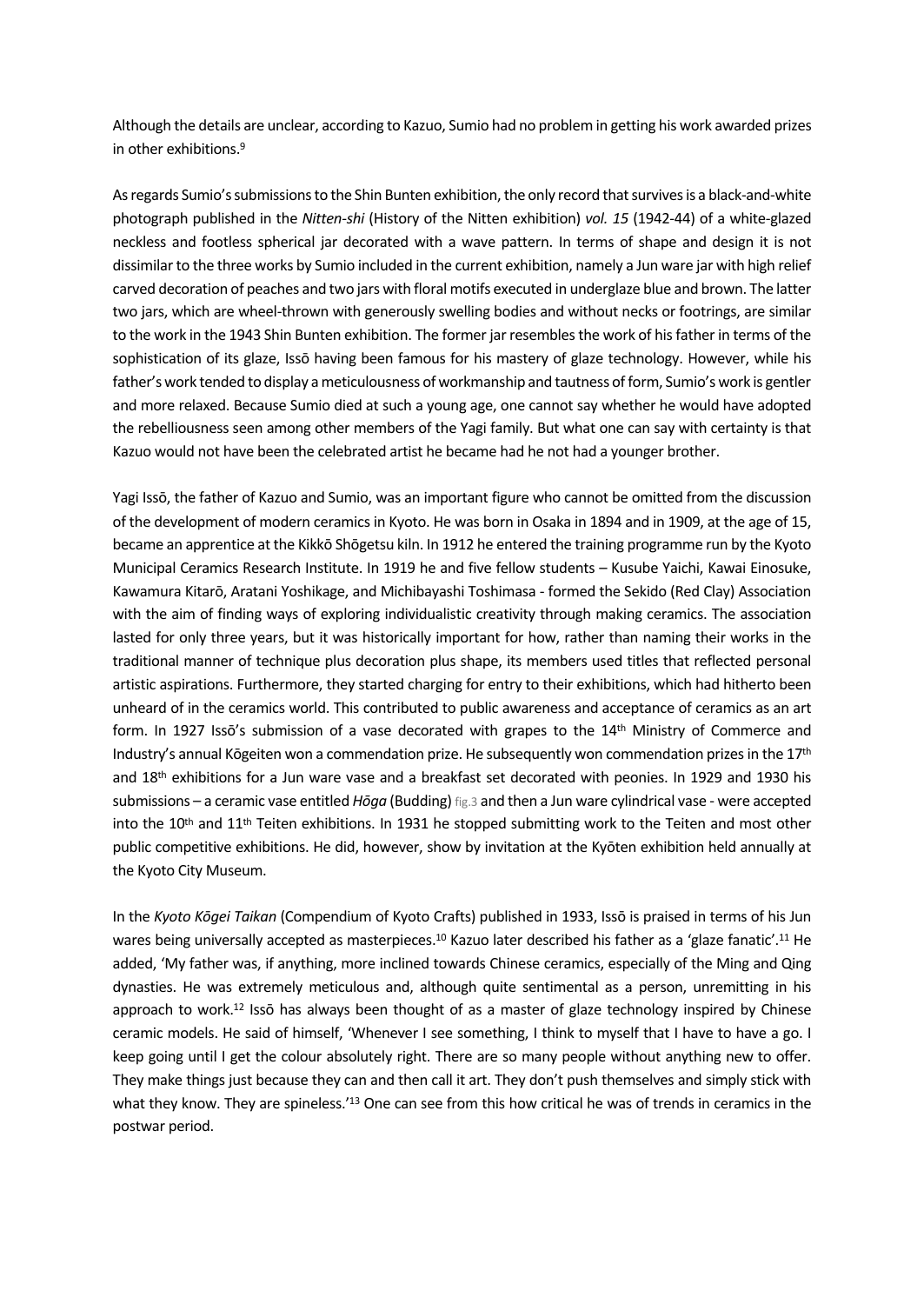The research I conducted in 2018 and 2019 into the material kept by the Yagi family revealed a number works by Issō that showed him in a very different light from how he has been viewed to date. The most striking example is the jar decorated with Matsushima motifs in the current exhibition. It was made before he changed the Chinese characters with which he wrote his name from —草 to —艸. Its slightly clumsy form was handbuilt from stoneware clay and fired unglazed. The carved designs on its surface of Mount Hōrai, flying birds, and a ship under sail are coloured with iron oxide pigments. Issō showed 14 works at the first Sekido group exhibition held in 1919. They all had impressionistically lyrical titles such as *Towards a Peaceful Home* (no.1), *Birds and Seeds*(no.2), *Warmth of Clay* (no.3), *Half a Lifetime* (no.4), and *Fruit Wrapped in Leaves*(no.5). In an interview Issō gave to the Kyoto Newspaper, he said in front of a work entitled *Buds at Noon* that because it had been difficult to throw on the wheel he had built it by hand.<sup>14</sup> The whereabouts of this work is no longer known, nor the exhibition in which it was shown. Interestingly, the Matsushima jar is hand built in the way Issō described *Buds at Noon* as having been made and has a sticker on its base with 'no. 1' written on it. The way in which it depicts a ship sailing towards Mount Hōrai suggests it could in fact be the work *Towards a Peaceful Home* listed as exhibit no. 1 in the first Sekido group exhibition.

Including the Matsushima jar, all four works by Issō in the current exhibition date from the period before he changed the Chinese characters of his name. The grape design on the lidded celadon jar was created by shallow relief carving. Although the execution is a little tentative, the combination of vine, leaves and fruit has an unquestionable vitality. The slip-inlayed decoration and glaze of the hand-warmer are both inspired by Korean celadon ware of the Goryeo dynasty. The openwork design on the domed form is accompanied by rather crude inlayed-slip decoration. It may be that this was intentional. The impression one receives is that with the establishment of the Sekido group Issō purposely rejected the perfectionism of Meiji period ceramics in his search for a more individualistic style of expression. That this was the case is supported by the fact that he was an avid reader of the *Shirakaba* journal and made himself a bound volume of articles by Tomimoto Kenkichi and Bernard Leach extolling the principle of 'amateurism' as the way forward for modern crafts. The Art Deco style design and glaze quality of the flattened, black-glazed jar with lugs suggest it was made in the early 1920s. Technically speaking it presages the high level of workmanship of Issō's later output.

As we have seen, Kazuo, Sumio and Issō were all ceramicists. By contrast, Kazuo's wife Takagi Toshiko (Yagi Toshi) is regarded as the pioneer of fibre art in Japan. In the catalogue to the 1993 exhibition *Fibre Art: Ito to Nuno no Kanōsei* (Fibre Art: Exploring Thread and Cloth) held at the Fukushima Prefectural Museum of Art, Hasebe Mitsuhiko, the museum's director at the time, described fibre art as follows:

From the late 1960s to the early 1970s many practitioners in Europe, North America, Japan, and Korea began actively exploring the sculptural possibilities of working with textiles. What characterised their work was non-functionality, three-dimensionality, and the occasional inclusion of unprocessed materials. While works of fibre art are no different from traditional textiles in terms of their material composition, they are not subject to considerations of utility nor are they bound by the need to abide by the use of specific techniques for particular materials.15

If fibre art can be defined as three-dimensional textile forms created solely for visual appreciation, Toshiko's *Tapestry Weave for Interior Decoration* fig.4 that she submitted to the First Shin Nitten exhibition in 1958 can be seen to have anticipated the fibre art movement that started in the late 1960s by a whole decade. In the *Nitten-shi vol. 21* there is a black-and-white photograph of this work. It consists of a steel pipe bound with thread and twisted into a spiral shape to which sections of tapestry woven fabric are attached. The pieces of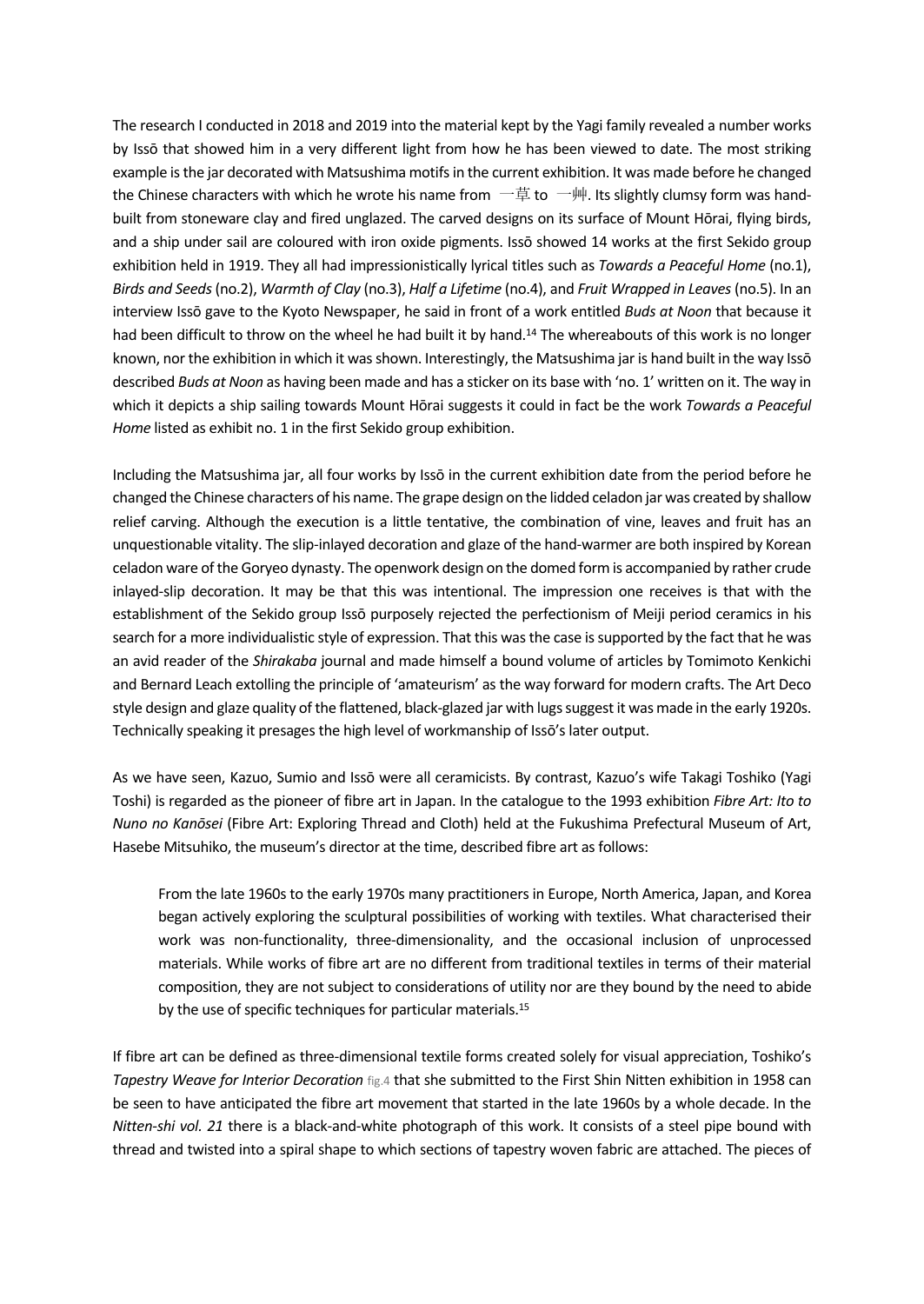fabric adorn a three-dimensional space defined by the thread-bound steel pipe. The work effectively dislocates tapestry from the two-dimensionality usually associated with it.

Toshiko's artistic career began in 1940 when, as a 16 year old Kyoto schoolgirl, her *Autumn Tapestry Weave Wall Hanging* was selected for inclusion in the Art Exhibition to Celebrate the 2600<sup>th</sup> Anniversary of the Founding of the Japanese Nation. Her reputation grew in the following years with the tapestry works she submitted to the Nitten exhibition. The more experimental nature of her 1958 submission was no doubt informed by her relationship with Yagi Kazuo, whom she had married in 1952. In the second half of the 1960s Toshiko submitted to the Kyōten and Nitten exhibitions what were essentially two-dimensional woven works enhanced by the incorporation of elements such as *origami* (folded paper) and *kirigami* (cut-out paper) to give them a sense of three-dimensionality. The work entitled *Large Net* in the current exhibition is structurally similar to a piece she showed at the 20th Kyōten exhibition of 1968 with the title *Tapestry Weave Wall Hanging: Net* and is likely to have been made at about the same time. While simple in terms of its accordion-like structure, it incorporates many textilic features such as weaving, sewing, dyeing in contrasting colours of red and blue, and stretchability. Since textiles do not stand upright of their own accord, they need to be supported or suspended in some way. In this work one can see how Toshiko used the way in which suspended textiles naturally drape to create a sculptural form intended to resonate with its surroundings.

I will now turn to the two sons of Kazuo and Toshiko, namely the ceramicist Akira (1955-) and the sculptor Tadashi (1956-1983). Akira is known for his exquisitely crafted wheel-thrown porcelain forms. As a leading maker of his generation, he has won many prestigious awards including the Japan Ceramics Society Prize in 1999, the 12<sup>th</sup> MOA Okada Mokichi Crafts Section Excellence Prize in 2000, and in 2009 the Kyoto Art and Culture Award. The current exhibition features a set of 100 brown, iron-glazed stacking dishes made in 2003 and a *qingbai*-glazed adjustable hanging incense burner from 2016. Both of these required exceptional throwing skills. The former consists of 19 columns of small dishes, the diameters of which gradually increase from one column to the next and the number of dishes increases from one to a maximum of ten in the central column and then decreases back down to one. Each dish is perfectly formed and, by presenting them in bulk, Akira creates a world of supreme technical precision very different in feeling from the playfully decorative groupings of objects that are so popular today. It is only because of many years of experience that he is able to produce work of this level of sophistication. The adjustable incense burner was also made on the wheel. Both the tower and the hanging incense burner consist of multiple parts, each thrown to the precise dimensions required to create the complicated structures. The incense burner is suspended on a wire hanging from one end of a metal rod. The colour and texture of the *qingbai*-glazed porcelain combine with the hanging mechanism to create an ensemble imbued with a precarious but quiet sense of tension. Akira's visual world is built from the repeated use of throwing and turning to express the innately sculptural quality of vessel forms while also hinting at their utilitarian origins. The way his creations are effective both as individual items and as space-filling installations can be said to be the proper aim of true ceramic practice. In 2010 Nakacho Konishi held an exhibition of the works of Akira and Tadashi. It included two types of non-vessel work by Akira resulting from his research into the material properties of porcelain clay. The pieces from his *VESTIGE* series explored what happens to porcelain clay as it dries, while those from his *CLOD* series focused on the effects of polishing the unglazed surface of fired porcelain. If Akira's vessels and his excursions into the materiality of porcelain may seem unrelated, one can postulate that they both reflect in different ways the genes Akira inherited from Kazuo and Issō. The current exhibition also includes a new work by Akira entitled *Qingbai-glazed and Urushicoated Ceramic Plaque*. It consists of an irregularly shaped porcelain panel coated in black *urushi* in the centre of which is a horizontal *qingbai*-glazed strip surrounded by a narrow border of red *urushi*. The work plays on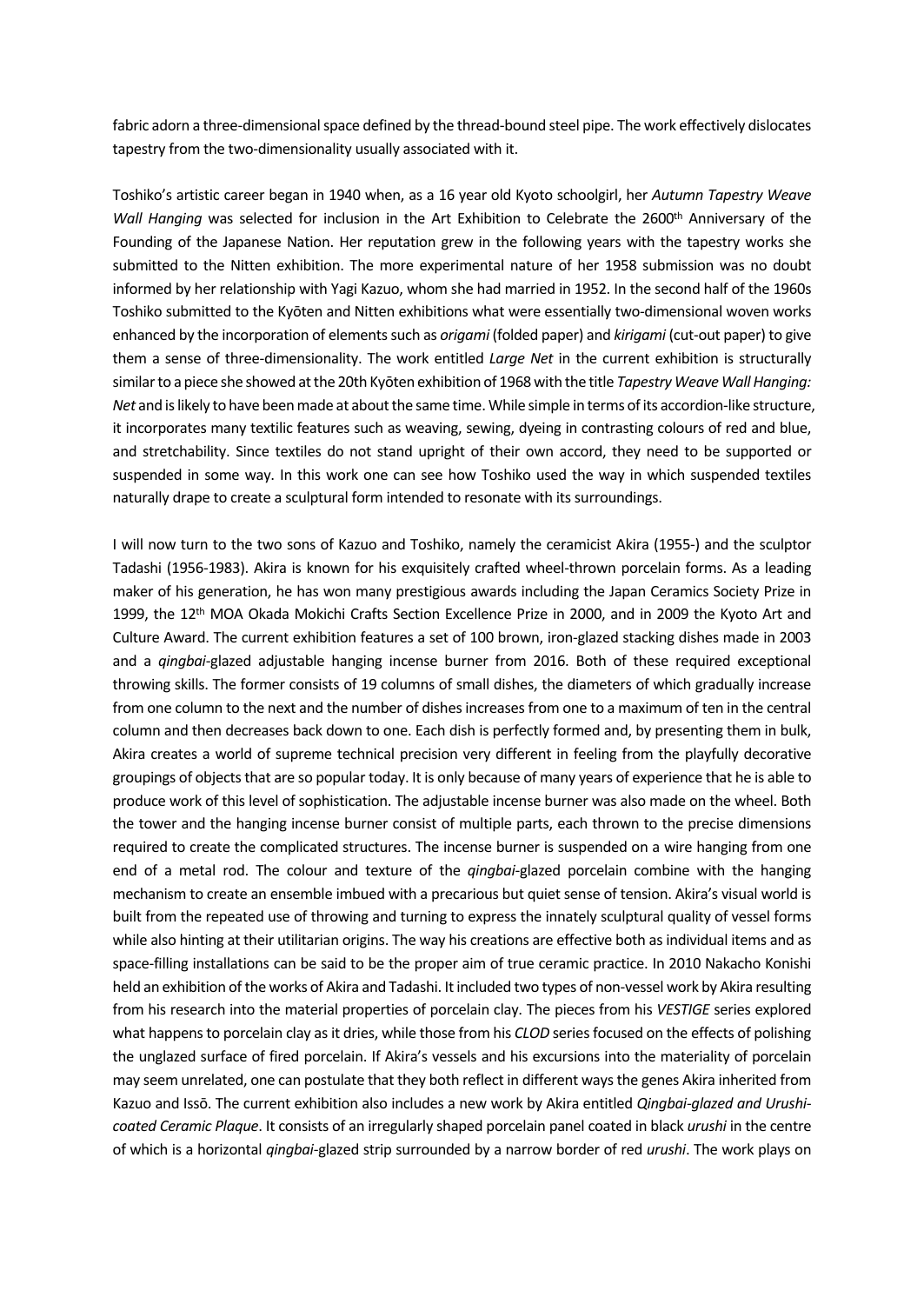the blurriness between foreground and background characteristic of red-on-black Negoro lacquerware, inserting into this a strip of pale *qingbai* blue. The contrast between the geometry of the glazed strip and the irregularity of the plaque's oval form gives the work an ambiguity amplified by the reference to Negoro lacquering.

Akira's younger brother Tadashi died in 1983 at the age of 27 from acute leukemia. He was a sculptor with a promising future who received the Mayor's Prize for the work entitled *Between Sirius and Betelgeuse* he made as an MA graduation piece at Kyoto City University of Arts in 1981. Two years later, shortly after his death, he was featured in an article in the March 1983 issue of *Bijutsu Techō* entitled 'A New Generation of Contemporary Art: The Voices of 40 Up and Coming Artists'. He is quoted in the article as follows:

My sculptures cannot be shown in the dark. Although they still exist as physical objects, they fade away into nothingness. Sculptures by western artists have an expressive power that can survive the absence of light and seem to embody a distinct resoluteness of creative intention. This difference is not a matter of relative strength and weakness of expression, nor the nature of the environment in which works may be shown. Important though these are, my particular concern is with the qualitative aspects of my actions. The main purpose of sculpture is usually thought to be the creation of structures. In my case, however, there is a gap or mismatch between how I go about making a work and what is normally understood by the word expression. This is an underlying issue I always find myself encountering.<sup>16</sup>

In a detailed analysis of Tadashi's work, Warashina Hideya of the Chiba City Museum of Art has explained in an essay entitled *The Sculpture of Yagi Tadashi* how, through engaging with the issue of surface versus mass, Tadashi problematised the question of how autonomous works of sculpture come into being.17 If this is so, one can understand why Tadashi stated that his sculptures cannot be placed in the dark. Because the focus of his interest was the relationship between an object's surface versus its mass and how this manifested itself as traces of the object's materiality, it is understandable why the question of light and dark was of concern to him.

The current exhibition includes Tadashi's *Four Pieces Red* that was originally shown in his solo exhibition at Gallery 16 entitled *Tadashi Yagi Recent Works* fig.5. He showed four pieces in this solo exhibition, the three others of which were all wall sculptures. This piece was different in the way it was placed on the floor leaning against a wall. It consists of a plank of wood with four vertical lines cut into its surface and painted with red acrylic. Its exploration of the theme of surface versus mass is reflected in the way he gave equal weight to the textured surface of the timber and the smooth neutrality of the acrylic paint. Tadashi's career as a sculptor sadly ended after a brief five years. The year before he died, he said of himself, 'I have always believed that my art should contain aggression; and that the aggression should be aimed both at society and, first and foremost, at myself. This is the only way I truly feel the reality of living.'<sup>18</sup> One can see in this statement how Tadashi shared the rebelliousness of his father Kazuo.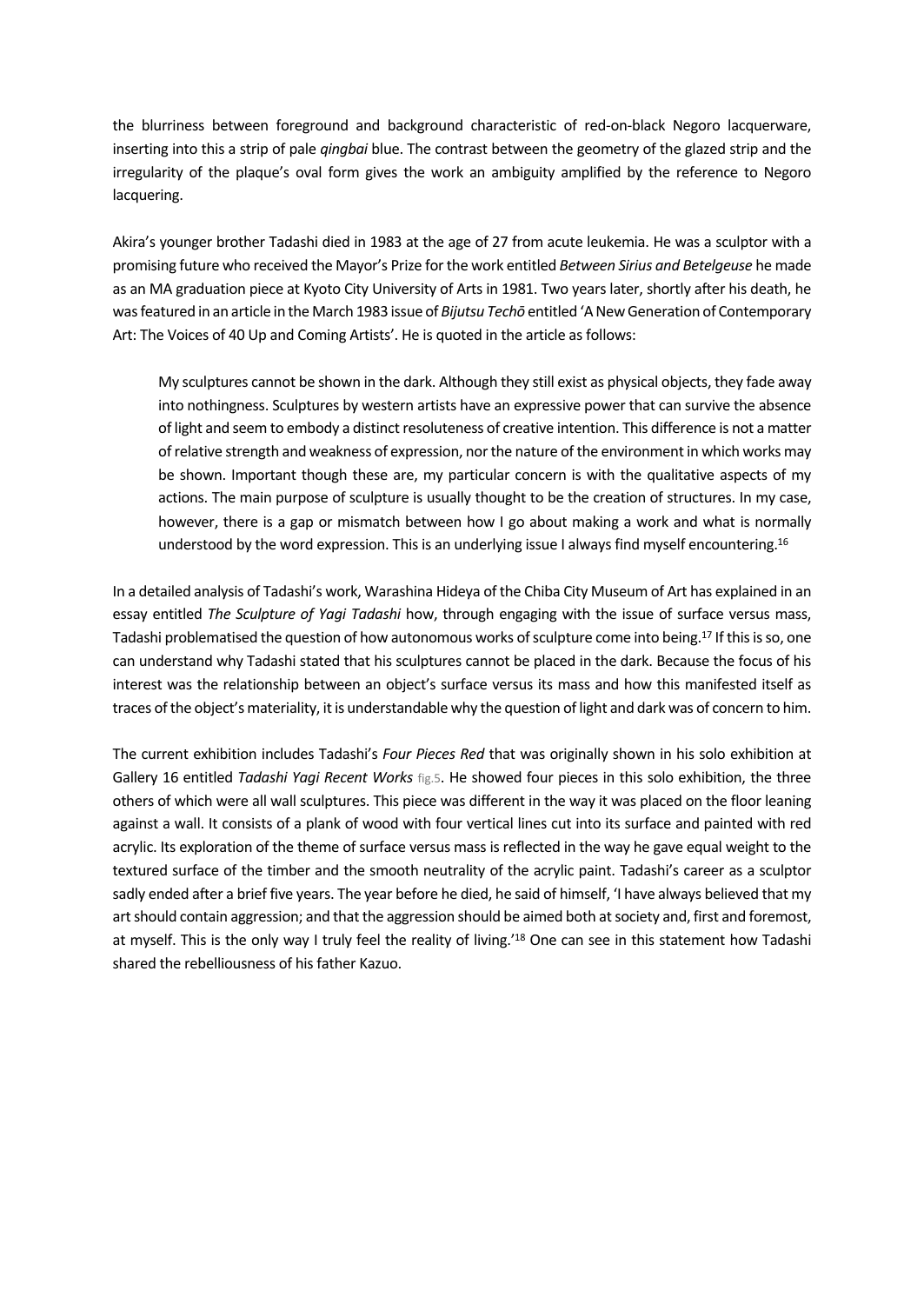- 1 Hamamura Jun. 'Hi o tōshita tsuchi no objet Yagi Kazuo no sakuhin' (Objets made of fired clay Works of Yagi Kazuo). *Bijutsu Techō*, February 1955: pp.26-27.
- 2 The research project was entitled 'Research for archival purposes of materials kept in the Yagi family including the books, photo albums, negatives, and sketches of Yagi Kazuo'. Research was carried out during 2018 and 2019. The members of the research team were Hanazato Mari (Chief Curator, Ibaragi Ceramic Art Museum), Takada Rumi (Curator, Musée Tomo, Tokyo), Shimazaki Keiko (Chief Curator, Musée Tomo, Tokyo), and the author. The findings of the research were published as *Yagi-ke shozō Yagi Issō kanren shiryō chōsa hōkokusho* (Report on research into materials related to Yagi Issō kept in the Yagi family) on 30 September 2020.
- 3 Inui Yoshiaki, Horiuchi Masakazu, Yagi Kazuo (participants). 'Zadankai: Bokkōki no zen'ei tōgei Sōdeisha kessei no shisōteki kyoten' (Group discussion: The rise of avant-garde ceramics and the philosophical principles underpinning the founding of the Sōdeisha). In *Kokkoku no hono'o.* Kyoto, Shinshindō Shuppan, 1981: p.346.
- 4 Yagi Kazuo. 'Doki no sekai' (The world of earthenware). In *Kokkoku no hono'o.* Kyoto, Shinshindō Shuppan, 1981: p.94.
- 5 Suzuki Osamu, Hayashi Hideyuki, Fuji Yoshiyuki, Yamada Hikaru. '*Tokushū: SeriesGendai kōgei o minaosu 4 – Sōdeisha 40nen (jō)*' (Special Focus: reassessing contemporary crafts series 4 – 40 years of the Sōdeisha part 1). *Me no me*, November 1988: p.28.
- 6 Yagi Kazuo. 'Watashi no tōjishi' (Personal ceramic records). In *Kokkoku no hono'o.* Kyoto, Shinshindō Shuppan, 1981: p.26.
- 7 *Ibid* note 6: p.26.
- 8 Yagi Kazuo. 'Watashi no jijoden' (My autobiography). In *Kokkoku no hono'o.* Kyoto, Shinshindō Shuppan, 1981: p.13.
- 9 *Ibid* note 8: p.13.
- 10 *Kyoto kōgei taikan* (Compendium of Kyoto Crafts). Kyoto, Toshi to Geijutsusha, 1933, pp.13-14.
- 11 *Ibid* note 6: p.46.
- 12 *Ibid* note 6: p.27.
- 13 'Kōjin kōjitsu, tōgeika Yagi Issōshi, kōgei ni wa 'yō' ga omasu' (Good fellow good day, the ceramicist Yagi Issō, remember the functionality of crafts). *Kyoto Shinbun*, 30 June 1967.
- 14 *Ibid* note 13.
- 15 Hasebe Mitsuhiko. 'Nihon no fibre art' (Fibre art in Japan). In *Fibre art: ito to nuno no kanōsei* (Fibre art: exploring thread and cloth). Fukushima Prefectural Museum of Art, 1993: p.6.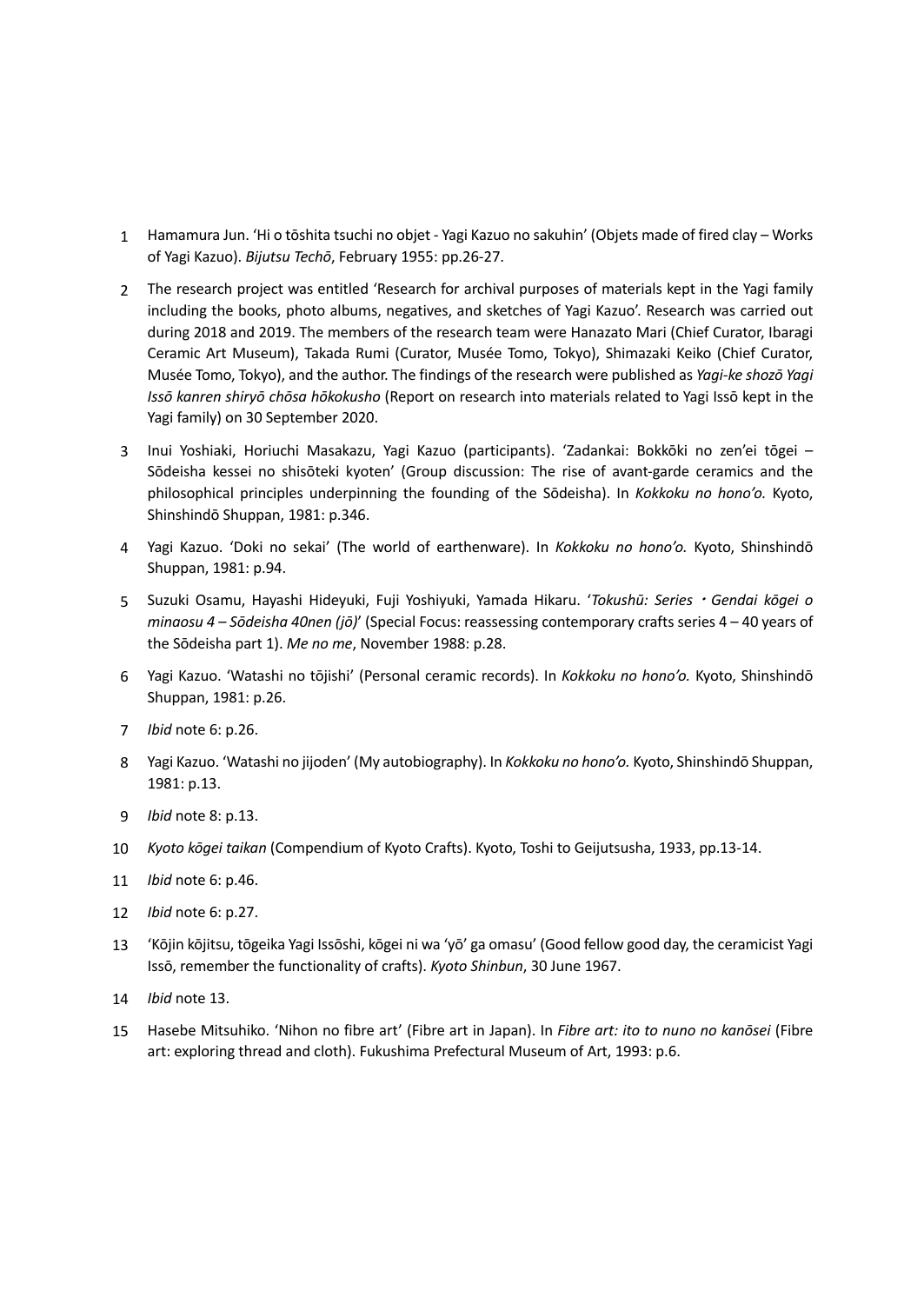- 16 Yagi Tadashi. 'Chūmoku 40 sakka no hatsugen: tokushū gendai bijutsu no shinsedai to new style' (A new generation of contemporary art: the voices of 40 up and coming artists). *Bijutsu Techō*, March 1983: p.50.
- 17 Warashina Hideya. 'Yagi Tadashi no chōkoku' (The sculpture of Yagi Tadashi). In *Bun Shōkon + Yagi Tadashi 1973-83 no shigoto* (Works from 1973-83 by Moon Seun-Keun and Yagi Tadashi). National Museum of Modern Art, Kyoto, and Chiba City Museum of Art, 2007: pp.18-29.
- 18 *Spiritual Pop.* Spiritual Pop Jimukyoku, 1982: p.13.

Translation: Kyoko Ando, Rupert Faulkner